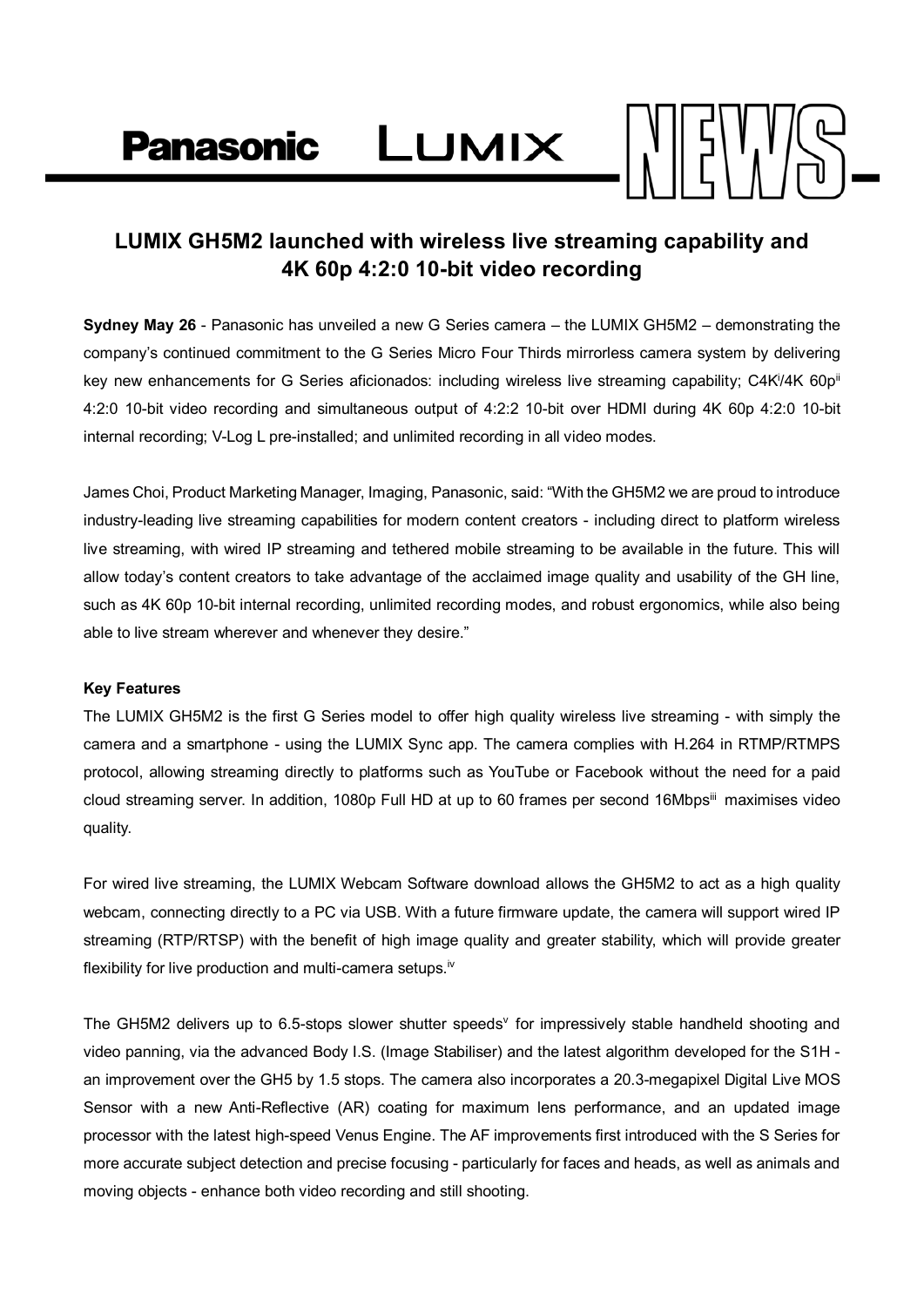Panasonic LUMIX



Other capabilities that will be welcomed by G Series users include 4K 60p 10-bit internal recording, external output via HDMI and V-log L profile pre-installed in the camera.

The GH5M2 boasts a rugged field-ready design. As well as having a magnesium alloy full diecast front/rear frame, it is splash<sup>yi</sup> and dust-resistant and also freeze-resistant down to -10 degrees Celsius. Dual SD card slots offer further flexibility with relay recording and backup support. To enhance shooting ergonomics, a versatile free-angle 3.0-inch LCD rear monitor (3:2 aspect, 1840K-dot) features a higher luminosity than the GH5, plus superior colour reproduction for better visibility in outdoor shooting situations.

The GH5M2 includes Bluetooth 4.2 and Wi-Fi 5GHz (IEEE802.11ac)vii/ 2.4GHz (IEEE802.11b/g/n). Conveniently, most GH5 accessories, such as the XLR microphone adaptor, the shutter remote control and the battery grip, can also be used with the GH5M2.

To further enhance performance and usability, GH5M2 firmware updates are scheduled for June 8, 2021. They will include Live View Composite, USB Tethering, and RTP/RTSP Wired IP Streaming. In addition, when LUMIX G / LEICA DG lenses are used with the GH5M2, users will be able to choose between linear or non-linear control of the focus ring, allowing for more precise and repeatable focus transitions when using manual focus.

### **High quality video and advanced editing**

The GH5M2 features outstanding video performance for professional videography and is capable of unlimited video recording in all video modes. In addition, the camera can record C4K/4K 60p 4:2:0 10-bit; and also offers simultaneous output of 4:2:2 10-bit over HDMI during 4K 60p 4:2:0 10-bit internal recording. With no crop when recording in 4K 60p, the user can capture video in the original viewing angle of the lens.

V-Log L comes pre-installed in the camera, delivering high dynamic range with broad colours, and renders a very flat image while maintaining all of the colour information within the image. Designed with consistent colour management and an easier post production workflow in mind, the recorded footage is easily matched with V-Log L footage recorded by the LUMIX S1/S1H/S5 or LUMIX GH5/GH5S/BGH1. 35 conversion LUTs for VariCam cinema cameras can be downloaded free of charge for use in the LUMIX GH5M2.

Like the S1H – the S Series video flagship full-frame mirrorless camera - the LUMIX GH5M2 includes the HLG gamma profile and has two types of Cinelike gamma presets selectable in Photo Style. HLG allows for high dynamic range video shooting with minimal need for editing, thanks to its broadcast-ready colour gamut format. With the included Cinelike modes, impressive warm skin tones or delicate nuances of light and shadow can be reproduced even without colour grading over V-Log L footage. The Cinelike D2 setting gives priority to dynamic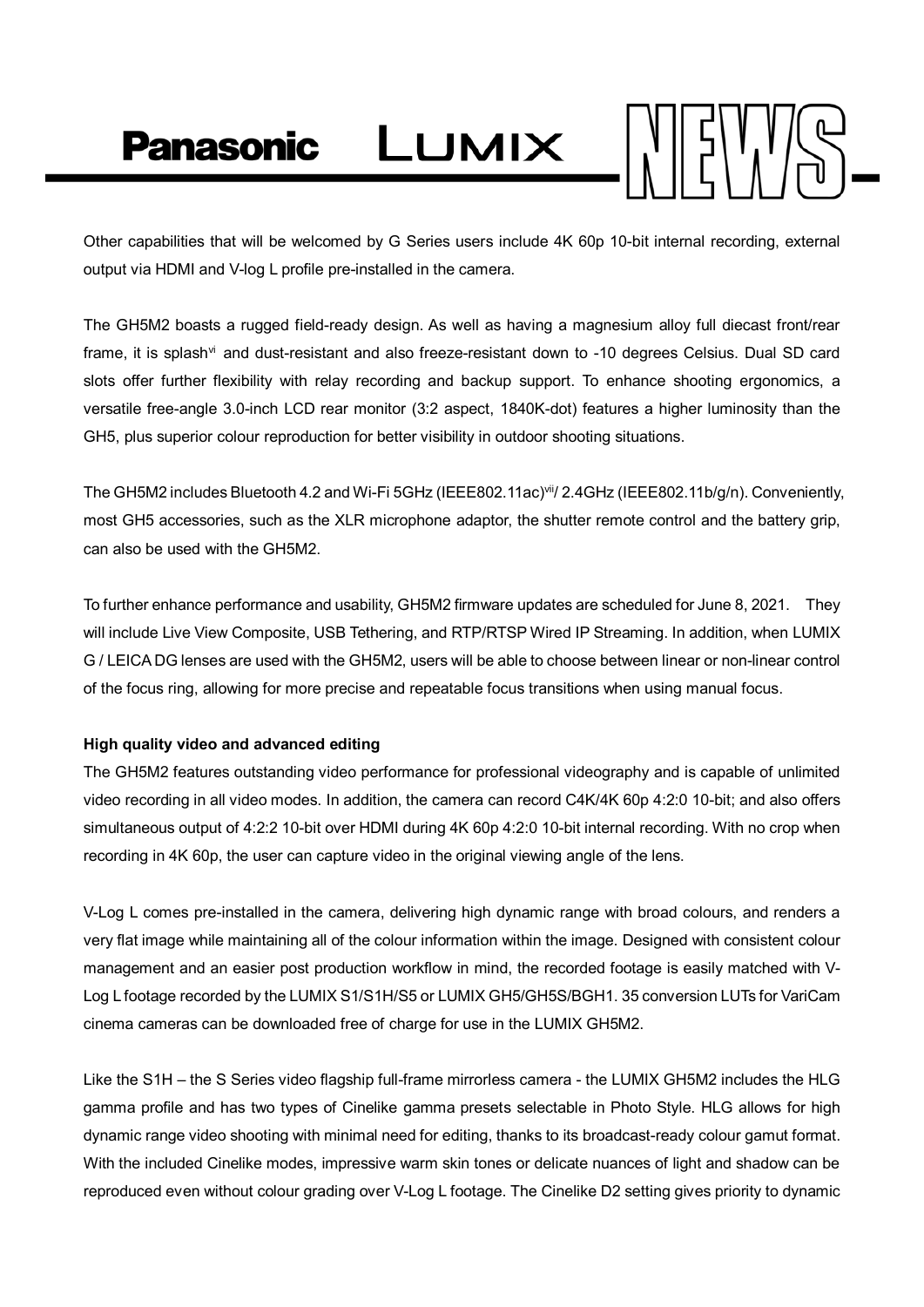# LUMIX **Panasonic**



range and the Cinelike V2 prioritises contrast. MonochromeS and L.ClassicNeo Photo Styles, which were first introduced on the LUMIX S5, have also been added. All these modes can be used for Anamorphic video recording. For VFR (Variable Frame Rate) recording, C4K/4K 60fps, Anamorphic 50fps and FHD180fps are available. AF can be set before starting VFR recording. The GH5M2 also incorporates cinema-standard practical video assist tools such as Waveform Monitor and V-Log L View Assist.

Other shooting assist functions include Frame Markers for checking composition during recording. A wide range of aspect ratios are supported, including those for popular social media platforms – 16:9, 4:3, 1:1, 4:5, 5:4 and 9:16. In addition, the REC Frame Indicator allows the user to check at a glance if the camera is recording or not.

### **High-precision AF**

The GH5M2 features high-speed, high-precision AF. In addition to the eye, face and body, the head is also separately recognised by real-time detection technology to provide even more precise focusing. The camera keeps tracking subjects when they move quickly, turn away, tilt their head or move far away from the camera. Also, improvements to DFD technology have enhanced AFC, which allows the camera to keep tracking small or fast-moving subjects and capture them in crisp focus. The GH5M2 detects the eye and face at a 2x faster recognition cycle speed than the GH5, even if they are around 50% smaller in the frame.

### **Reliability and versatility in the field**

The camera is highly reliable in the field, with secure construction and a sealing for every joint, dial, and button. The shutter unit also has a life of around 200,000 cycles. For outdoor use, the GH5M2 uses the DMW-BLK22 2200mAh high capacity battery first launched with the LUMIX S5. The battery complies with USB PD (Power Delivery), convenient when travelling and using a USB power bank, and can also be recharged via AC or USB. The GH5M2 has a double SD Memory Card slot compatible with high-speed, high capacity UHS-II for Relay, Backup or Allocation Recording.

Content sharing with smartphones is streamlined using Bluetooth 4.2 Low Energy connection, Wi-Fi 5-GHz (IEEE802.11ac) and 2.4GHz Wi-Fi® (IEEE 802.11b/g/n). With an always-on Bluetooth connection, a smartphone can act as the camera's remote control via the LUMIX Sync app. The settings of a GH5M2 camera can also be copied and transmitted to other GH5M2 cameras when shooting using multiple cameras (either via LUMIX Sync or SD Card).

The camera is compatible with the LUMIX Tether applications which enable tethered shooting via USB. Users can control the camera by connecting it to a PC and view images on a large PC screen while shooting, useful in situations where continuous confirmation is required.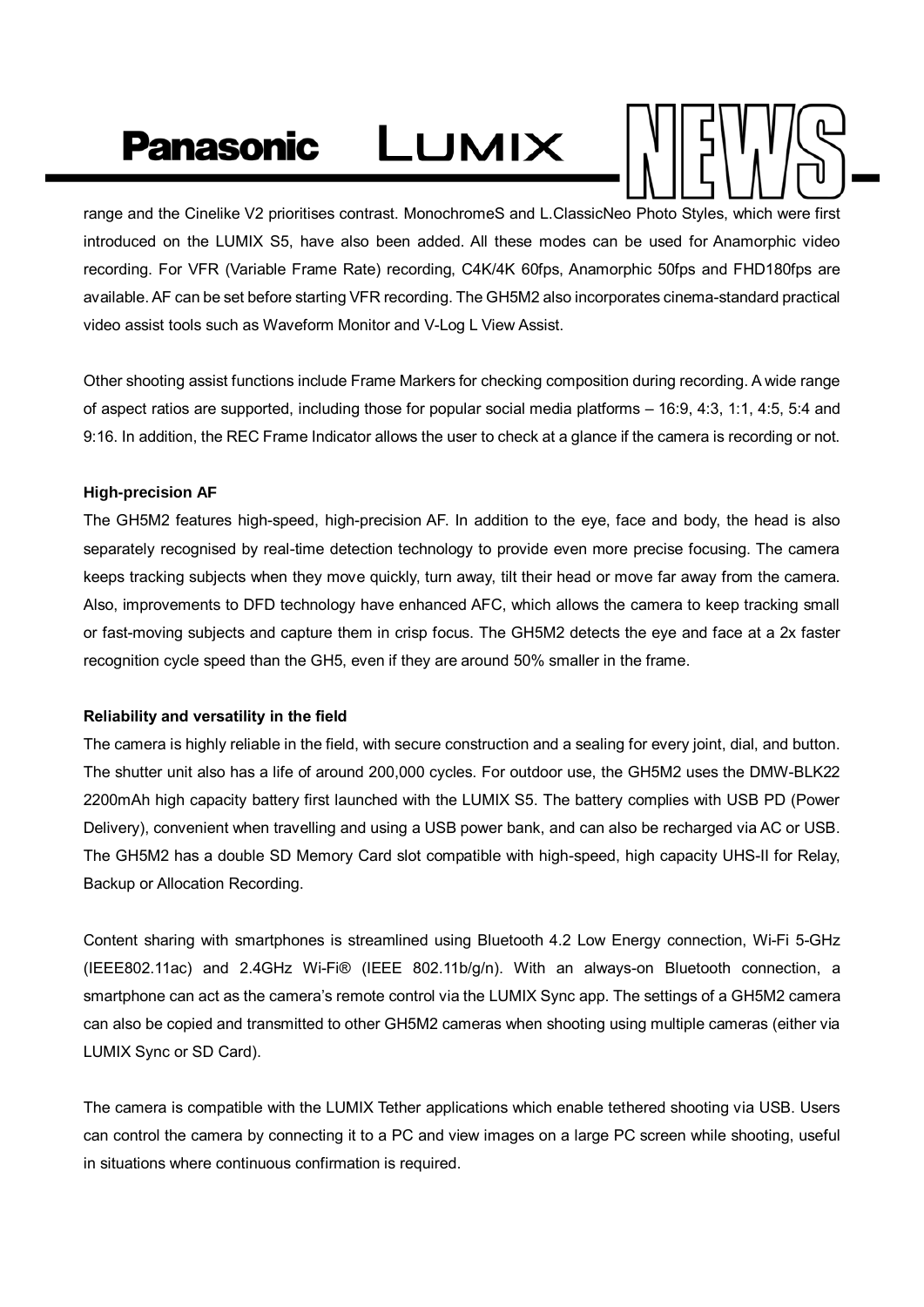# LUMIX **Panasonic**



A number of GH5 optional accessories can be used with the GH5M2. They include a Microphone Adaptor (DMW-XLR1) for professional XLR microphones to record high-quality stereo sound, as well as switchable Mic, Line and Condenser Microphones. The Battery Grip (DMW-BGGH5E) extends battery life and provides controls for portrait oriented shooting, and the camera is also compatible with the Shutter Remote Control (DMW-RS2) and a Tripod Grip (DMW-SHGR1).

### **Future Firmware updates**

### **Firmware Update for GH5M2 – by the end of 2021**

- Live View Composite
- USB Tethering(4G/5G Smartphone Link) Compatible Streaming Distribution for more stable connection with smartphones
- RTP/RTSP wired IP streaming by connecting the camera to the PC via wired LAN, high quality video with sound can be stably streamed to social streaming platforms. A USB Ethernet adaptor is required.

### **Firmware update for LUMIX G / LEICA DG lenses**

- Users will be able to choose linear or non-linear control over the focus ring when lenses are used with the GH5M2. For Non-Linear, focus is shifted according to the rotation speed of the focus ring, and for Linear, focus is shifted according to the rotational quantum of the focus ring. Sensitivity (the amount of focus shift per rotational quantum) can be selected from 90 to 360 degrees in 30-degree increments.
- Compatible lenses: H-E08018, H-X1025, H-ES12060, H-ES50200, H-RS100400, H-XA025, H-ES200, H-HSA12035, H-FS12060, H-HSA35100, H-FSA45200 and H-FSA100300.

The firmware program for the above G Series lenses will be available at the LUMIX Global Customer Support site https://av.jpn.support.panasonic.com/support/global/cs/dsc/download/index.html on June 8, 2021

### **LUMIX GH5M2 Pricing and Availability**

**LUMIX DC-GH5M2GN**: Body only: RRP \$2699

**LUMIX DC-GH5M2LEICA:** Kit with 12-60mm LEICA DG lens (H-ES12060E): RRP \$3799

**LUMIX DC-GH5M2PRO:** Kit with 12-35mm LUMIX G lens (H-HSA12035E): RRP \$3799

**LUMIX DC-GH5M2M:** Kit with 12-60mm LUMIX G lens (H-FS12060E): RRP \$2999

The GH5M2 will be available in July 2021 from leading photographic specialists.

For further information, please visit [www.panasonic.com.au](http://www.panasonic.com.au/) or call 132 600.